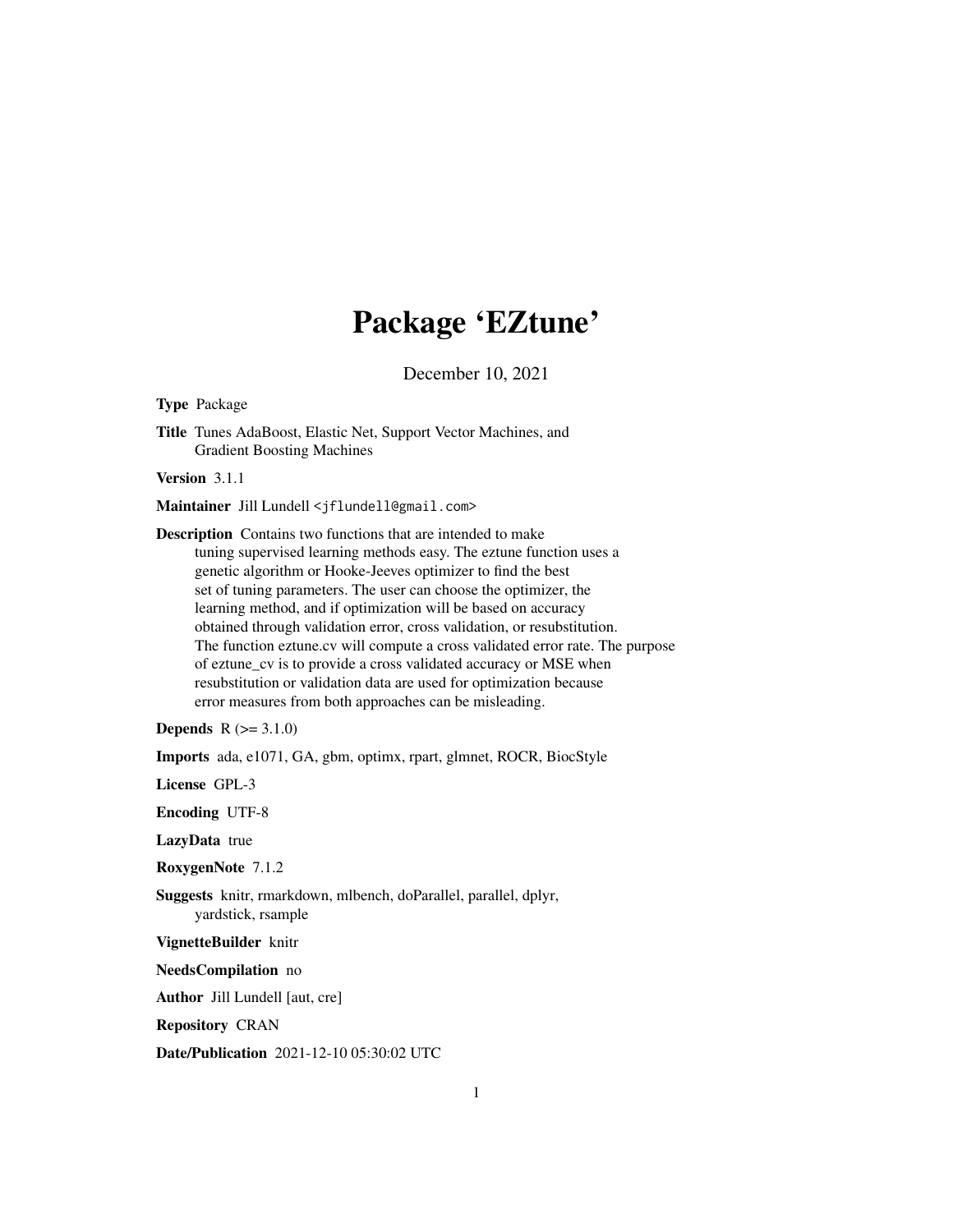### <span id="page-1-0"></span>R topics documented:

| Index |  |  |  |  |  |  |  |  |  |  |  |  |  |  |  |  | 15 |
|-------|--|--|--|--|--|--|--|--|--|--|--|--|--|--|--|--|----|
|       |  |  |  |  |  |  |  |  |  |  |  |  |  |  |  |  |    |
|       |  |  |  |  |  |  |  |  |  |  |  |  |  |  |  |  |    |
|       |  |  |  |  |  |  |  |  |  |  |  |  |  |  |  |  |    |
|       |  |  |  |  |  |  |  |  |  |  |  |  |  |  |  |  |    |
|       |  |  |  |  |  |  |  |  |  |  |  |  |  |  |  |  |    |
|       |  |  |  |  |  |  |  |  |  |  |  |  |  |  |  |  |    |
|       |  |  |  |  |  |  |  |  |  |  |  |  |  |  |  |  |    |

eztune *Supervised Learning Function*

#### Description

eztune is a function that automatically tunes adaboost, support vector machines, gradient boosting machines, and elastic net. An optimization algorithm is used to find a good set of tuning parameters for the selected model. The function optimizes on a validation dataset, cross validated accuracy, or resubstitution accuracy.

#### Usage

```
eztune(
 x,
 y,
 method = "swm",optimizer = "hjn",
 fast = TRUE,cross = NULL,
  loss = "default"
)
```
#### Arguments

| $\mathsf{x}$ | Matrix or data frame containing the dependent variables.                                                                                                                                                                                                                                                                                                                                                                                 |
|--------------|------------------------------------------------------------------------------------------------------------------------------------------------------------------------------------------------------------------------------------------------------------------------------------------------------------------------------------------------------------------------------------------------------------------------------------------|
| y            | Vector of responses. Can either be a factor or a numeric vector.                                                                                                                                                                                                                                                                                                                                                                         |
| method       | Model to be fit. Choices are "ada" for adaboost, "en" for elastic net, "gbm" for<br>gradient boosting machines, and "svm" for support vector machines.                                                                                                                                                                                                                                                                                   |
| optimizer    | Optimization method. Options are "ga" for a genetic algorithm and "hjn" for a<br>Hooke-Jeeves optimizer.                                                                                                                                                                                                                                                                                                                                 |
| fast         | Indicates if the function should use a subset of the observations when optimizing<br>to speed up calculation time. A value of TRUE will use the smaller of $50\%$ of the<br>data or 200 observations for model fitting, a number between $\theta$ and 1 specifies<br>the proportion of data to be used to fit the model, and a positive integer specifies<br>the number of observations to be used to fit the model. A model is computed |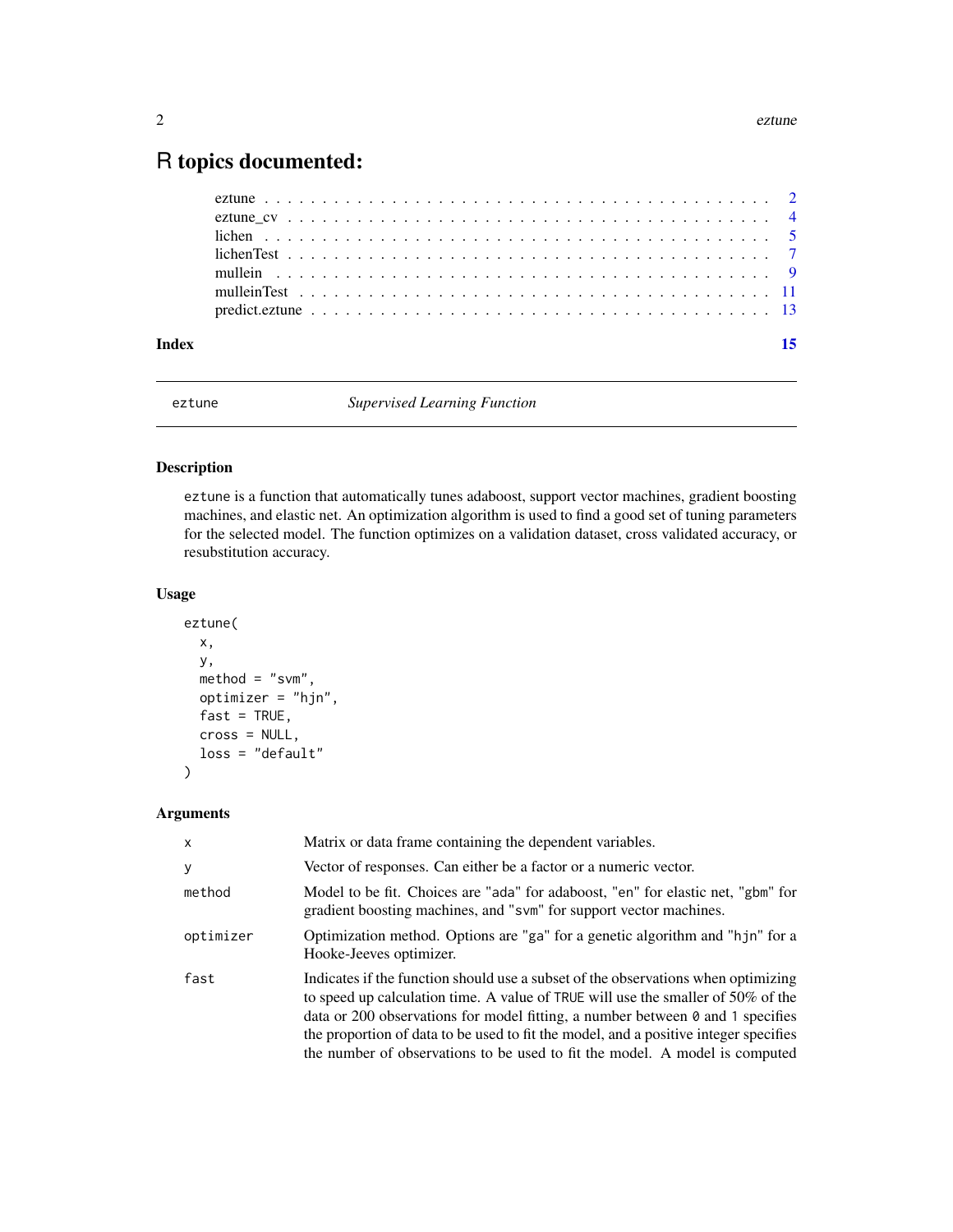|       | using a random selection of data and the remaining data are used to validate<br>model performance. The validation error measure is used as the optimization<br>criterion.                                                                                                                                                                                                                                                                                                                             |
|-------|-------------------------------------------------------------------------------------------------------------------------------------------------------------------------------------------------------------------------------------------------------------------------------------------------------------------------------------------------------------------------------------------------------------------------------------------------------------------------------------------------------|
| cross | If an integer $k \geq 1$ is specified, k-fold cross-validation is used to fit the model.<br>This method is very slow for large datasets. This parameter is ignored unless<br>$fast = FALSE.$                                                                                                                                                                                                                                                                                                          |
| loss  | The type of loss function used for optimization. Options for models with a<br>binary response are "class" for classification error and "auc" for area under<br>the curve. Options for models with a continuous response are "mse" for mean<br>squared error and "mae" for mean absolute error. If the option "default" is se-<br>lected, or no loss is specified, the classification accuracy will be used for a binary<br>response model and the MSE will be use for models with a continuous model. |

#### Value

Function returns an object of class "eztune" which contains a summary of the tuning parameters for the best model, the best loss measure achieved (classification accuracy, AUC, MSE, or MAE), and the best model.

| loss              | Best loss measure obtained by the optimizer. This is the measure specified by<br>the user that the optimizer uses to choose a "best" model (classification accuracy,<br>AUC, MSE, or MAE). Note that if the default option is used it is the classifica-<br>tion accuracy for a binary response and the MSE for a continuous response. |
|-------------------|----------------------------------------------------------------------------------------------------------------------------------------------------------------------------------------------------------------------------------------------------------------------------------------------------------------------------------------|
| model             | Best model found by the optimizer. Adaboost model comes from package ada<br>(ada object), elastic net model comes from package glmnet (glmnet object),<br>gbm model comes from package gbm (gbm.object object), svm (svm object)<br>model comes from package e1071.                                                                    |
| n                 | Number of observations used in model training when fast option is used                                                                                                                                                                                                                                                                 |
| nfold             | Number of folds used if cross validation is used for optimization.                                                                                                                                                                                                                                                                     |
| iter              | Tuning parameter for adaboost.                                                                                                                                                                                                                                                                                                         |
| nu                | Tuning parameter for adaboost.                                                                                                                                                                                                                                                                                                         |
| shrinkage         | Tuning parameter for adaboost and gbm.                                                                                                                                                                                                                                                                                                 |
| lambda            | Tuning parameter for elastic net                                                                                                                                                                                                                                                                                                       |
| alpha             | Tuning parameter for elastic net                                                                                                                                                                                                                                                                                                       |
| n.trees           | Tuning parameter for gbm.                                                                                                                                                                                                                                                                                                              |
| interaction.depth |                                                                                                                                                                                                                                                                                                                                        |
|                   | Tuning parameter for gbm.                                                                                                                                                                                                                                                                                                              |
| n.minobsinnode    | Tuning parameter for gbm.                                                                                                                                                                                                                                                                                                              |
| cost              | Tuning parameter for svm.                                                                                                                                                                                                                                                                                                              |
| gamma             | Tuning parameter for svm.                                                                                                                                                                                                                                                                                                              |
| epsilon           | Tuning parameter for sym regression.                                                                                                                                                                                                                                                                                                   |
| levels            | If the model has a binary response, the levels of y are listed.                                                                                                                                                                                                                                                                        |
|                   |                                                                                                                                                                                                                                                                                                                                        |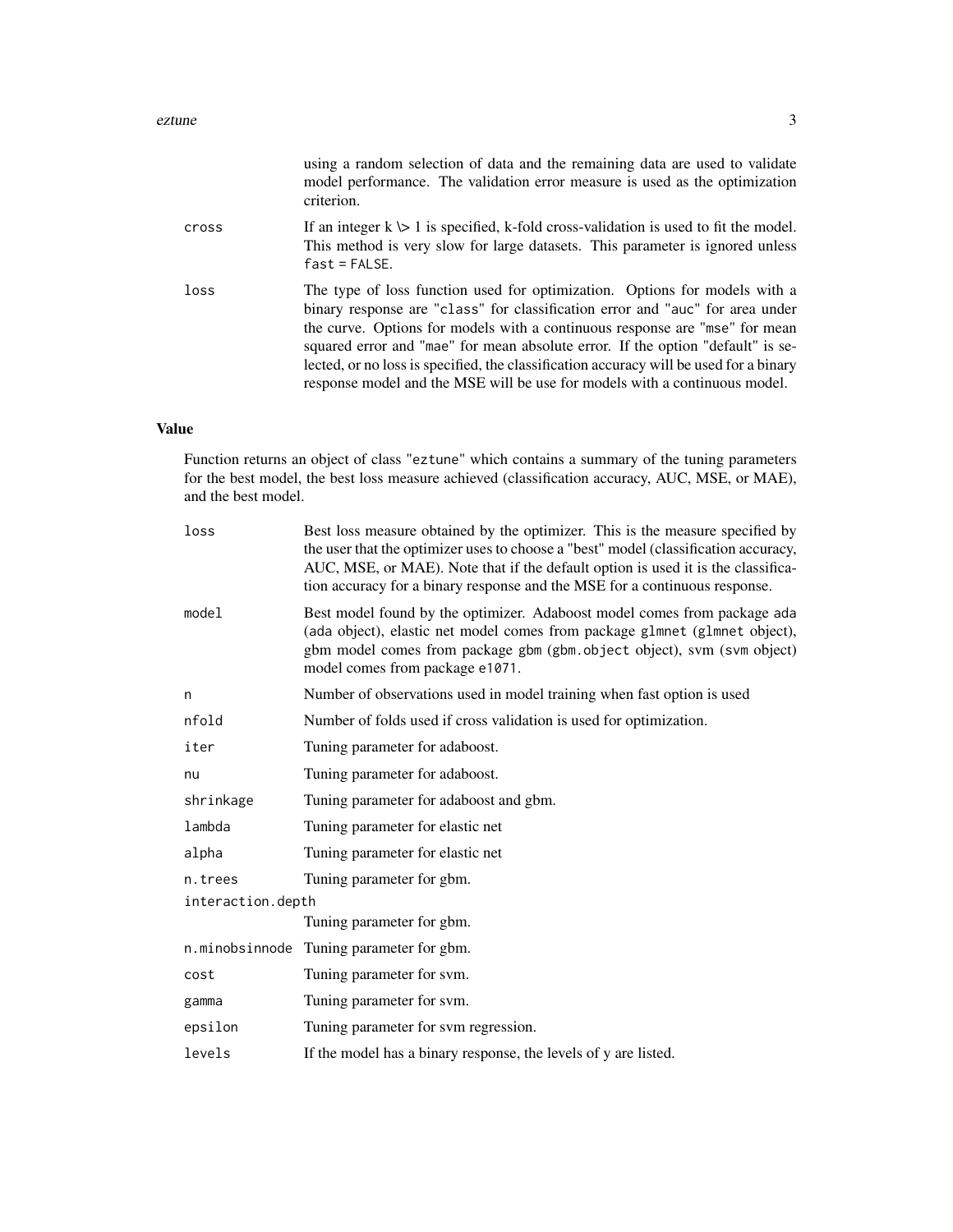#### Examples

```
library(mlbench)
data(Sonar)
sonar <- Sonar[sample(1:nrow(Sonar), 100), ]
y \leq - sonar[, 61]
x \leq -\text{sonar}[, 1:10]# Optimize an SVM using the default fast setting and Hooke-Jeeves
eztune(x, y)
# Optimize an SVM with 3-fold cross validation and Hooke-Jeeves
extune(x, y, fast = FALSE, cross = 3)# Optimize GBM using training set of 50 observations and Hooke-Jeeves
eztune(x, y, method = "gbm", fast = 50, loss = "auc")
# Optimize SVM with 25% of the observations as a training dataset
# using a genetic algorithm
eztune(x, y, method = "svm", optimizer = "ga", fast = 0.25)
```

```
eztune_cv Cross Validated Accuracy for Supervised Learning Model
```
#### Description

eztune\_cv returns the cross-validated loss measures for a model returned by eztune. The function eztune can tune a model using validation data, cross validation, data splitting, or resubstitution. If resubstitution or a data splitting method (via the fast option) is used to tune the model, the accuracy obtained from the function may not be accurate. The function eztune\_cv will return cross-validated accuracy measures for any model returned by eztune.

#### Usage

```
extune_cv(x, y, model, cross = 10)
```
#### Arguments

| X     | Matrix or data frame containing the dependent variables used to create the model.      |
|-------|----------------------------------------------------------------------------------------|
| У     | Vector of the response used to create the model. Can be either numeric or a<br>factor. |
| model | An Object of class eztune generated by the function eztune.                            |
| cross | Number of folds to use for n-fold cross-validation.                                    |

<span id="page-3-0"></span>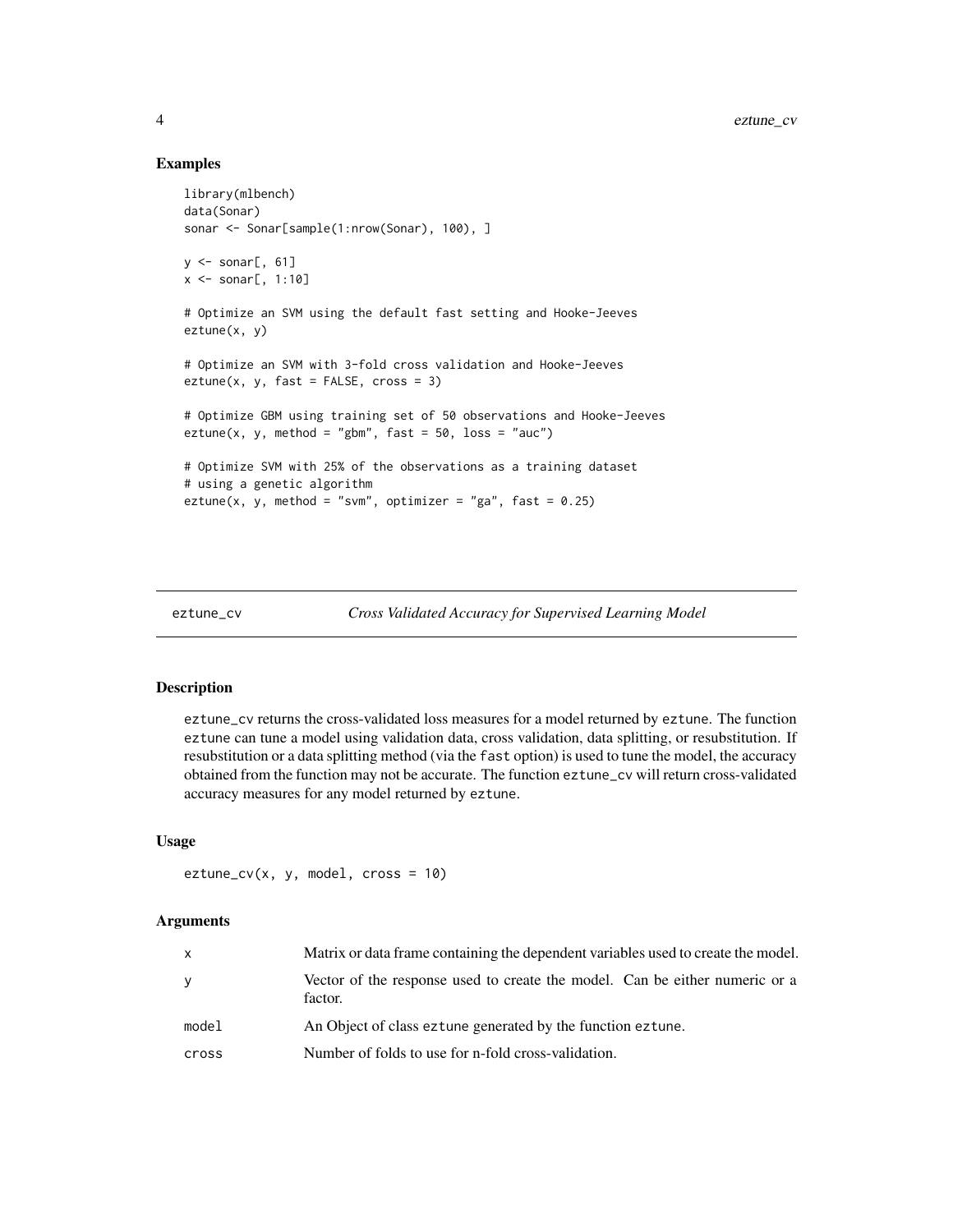#### <span id="page-4-0"></span>lichen 55 besteht is der staat 1999 besteht is der staat 1999 besteht is der staat 1999 besteht is der staat 1

#### Value

Function returns a numeric value that represents the cross-validated accuracy of the model. Both classification accuracy and the AUC are returned for models with a binary response. MSE and mean absolute error (MAE) are returned for models with a continuous response.

| accuracy | Cross-validated classification accuracy. |
|----------|------------------------------------------|
| auc      | Cross-validated AUC.                     |
| mse      | Cross-validated MSE.                     |
| mae      | Cross-validated MAE.                     |

#### Examples

```
library(mlbench)
data(Sonar)
sonar <- Sonar[sample(1:nrow(Sonar), 100), ]
y \leq - sonar[, 61]
x <- sonar[, 1:10]
sonar_default \leq eztune(x, y)
eztune_cv(x, y, sonar_default)
sonar_svm <- eztune(x, y, fast = FALSE, cross = 3)eztune_cv(x, y, sonar_svm)
sonar_gbm <- eztune(x, y, \text{ method} = "gbm", \text{ fast} = 50)eztune_cv(x, y, sonar_gbm)
```
lichen *Lichen data from the Current Vegetation Survey*

#### **Description**

Data were collected between 1993 and 1999 as part of the Lichen Air Quality surveys on public lands in Oregon and southern Washington. Observations were obtained from 1-acre (0.4 ha) plots at Current Vegetation Survey (CVS) sites. Indicator variables denote the presences and absences of 7 lichen species. Data for each sampled plot include the topographic variables elevation, aspect, and slope; bioclimatic predictors including maximum, minimum, daily, and average temperatures, relative humidity precipitation, evapotranspiration, and vapor pressure; and vegetation variables including the average age of the dominant conifer and percent conifer cover. The data in lichenTest were collected from half-acre plots at CVS sites in the same geographical region and contains many of the same variables, including presences and absences for the 7 lichen species. As such, it is a good test dataset for predictive methods applied to the Lichen Air Quality data.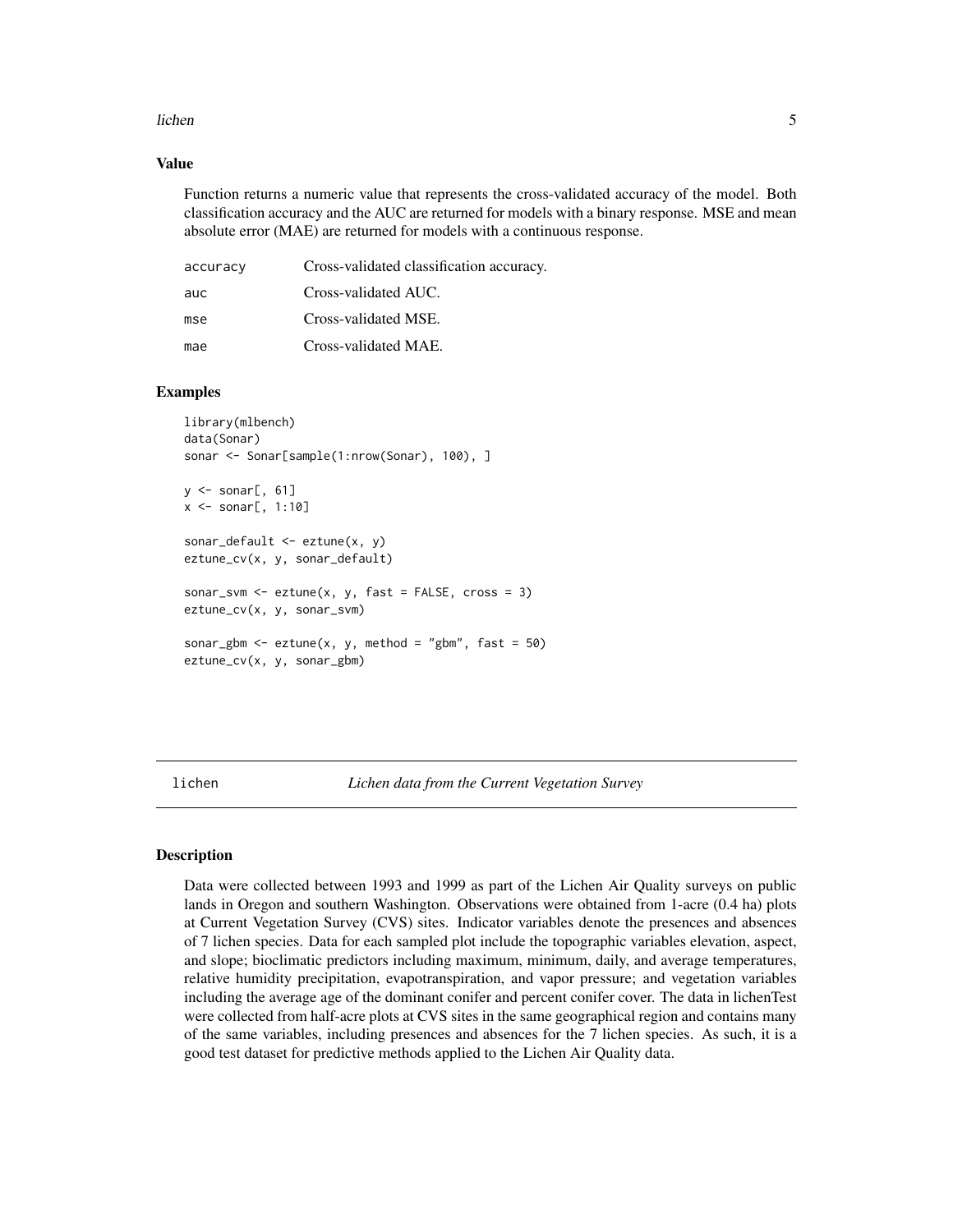#### Usage

lichen

#### Format

A data frame with 840 observations and 40 variables. One variable is a location identifier, 7 (coded as 0 and 1) identify the presence or absence of a type of lichen species, and 32 are characteristics of the survey site where the data were collected.

There were 12 monthly values in the original data for each of the bioclimatic predictors. Principal components analyses suggested that for each of these predictors 2 principal components explained the vast majority (95.0%-99.5%) of the total variability. Based on these analyses, indices were created for each set of bioclimatic predictors. The variables with the suffix Ave in the variable name are the average of 12 monthly variables. The variables with the suffix Diff are contrasts between the sum of the April-September monthly values and the sum of the October-December and January-March monthly values, divided by 12. Roughly speaking, these are summer-to-winter contrasts.

The variables are summarized as follows:

PlotNum Identifier of the section of forest from which the data were collected.

**LobaOreg** Lobaria oregana (Absent =  $0$ , Present =  $1$ )

**LobaPulm** Lobaria pulmonaria (Absent =  $0$ , Present =  $1$ )

**NephBell** Nephroma bellum (Absent  $= 0$ , Present  $= 1$ )

**NephHelv** Nephroma helveticum (Absent =  $0$ , Present =  $1$ )

**PseuAnom** Pseudocyphellaria anomala (Absent =  $0$ , Present =  $1$ )

**PseuAnth** Pseudocyphellaria anthraspis (Absent =  $0$ , Present =  $1$ )

**PseuCroc** Pseudocyphellaria crocata (Absent =  $0$ , Present =  $1$ )

EvapoTransAve Average monthly potential evapotranspiration in mm

EvapoTransDiff Summer-to-winter difference in monthly potential evapotranspiration in mm

MoistIndexAve Average monthly moisture index in cm

MoistIndexDiff Summer-to-winter difference in monthly monthly moisture index in cm

PrecipAve Average monthly precipitation in cm

**PrecipDiff** Summer-to-winter difference in monthly precipitation in cm

RelHumidAve Average monthly relative humidity in percent

RelHumidDiff Summer-to-winter difference in monthly relative humidity in percent

PotGlobRadAve Average monthly potential global radiation in kJ

PotGlobRadDiff Summer-to-winter difference in monthly potential global radiation in kJ

AveTempAve Average monthly average temperature in degrees Celsius

AveTempDiff Summer-to-winter difference in monthly average temperature in degrees Celsius

MaxTempAve Average monthly maximum temperature in degrees Celsius

MaxTempDiff Summer-to-winter difference in monthly maximum temperature in degrees Celsius

MinTempAve Average monthly minimum temperature in degrees Celsius

**MinTempDiff** Summer-to-winter difference in monthly minimum temperature in degrees Celsius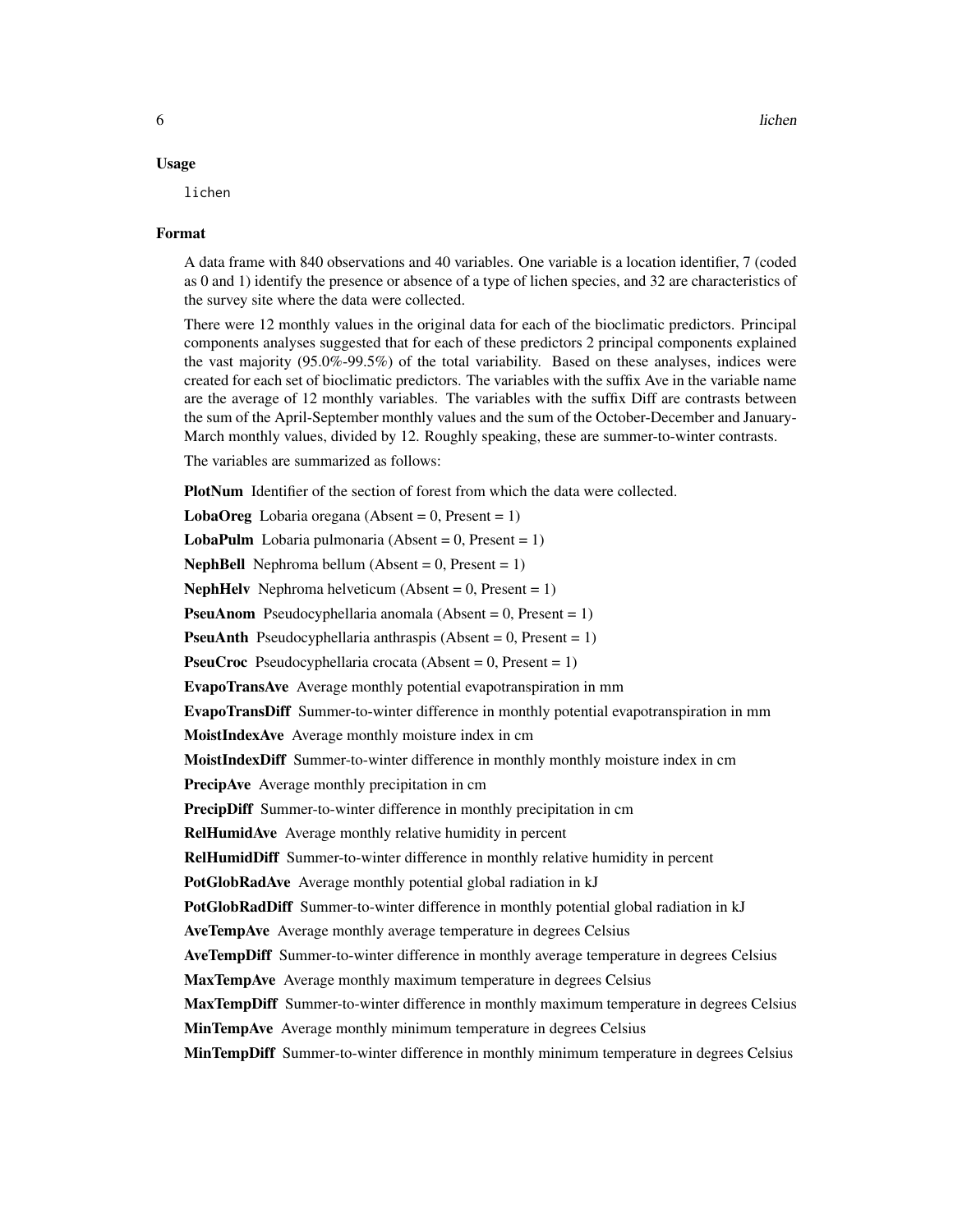#### <span id="page-6-0"></span>lichenTest 7

DayTempAve Mean average daytime temperature in degrees Celsius

DayTempDiff Summer-to-winter difference in average daytime temperature in degrees Celsius

AmbVapPressAve Average monthly average ambient vapor pressure in Pa

AmbVapPressDiff Summer-to-winter difference in monthly average ambient vapor pressure in Pa

SatVapPressAve Average monthly average saturated vapor pressure in Pa

SatVapPressDiff Summer-to-winter difference in monthly average saturated vapor pressure in Pa

Aspect Aspect in degrees

TransAspect Transformed Aspect: TransAspect=(1-cos(Aspect))/2

Elevation Elevation in meters

Slope Percent slope

ReserveStatus Reserve Status (Reserve, Matrix)

StandAgeClass Stand Age Class (< 80 years, 80+ years)

ACONIF Average age of the dominant conifer in years

PctVegCov Percent vegetation cover

PctConifCov Percent conifer cover

PctBroadLeafCov Percent broadleaf cover

TreeBiomass Live tree (> 1inch DBH) biomass, above ground, dry weight.

#### Source

Cutler, D. Richard., Thomas C. Edwards Jr., Karen H. Beard, Adele Cutler, Kyle T. Hess, Jacob Gibson, and Joshua J. Lawler. 2007. Random Forests for Classification in Ecology. Ecology 88(11): 2783-2792.

lichenTest *Test dataset for lichen data*

#### **Description**

Data were collected as part of the Northwest Forest Conservation Plan. Data were collected from 300 half-acre (0.2 ha) sites on the Current Vegetation Survey grid in Gifford-Pinchot National Forest, the Umpqua Basin, and the Oregon Coast. Samples were collected between 2002 and 2003. Indicator variables denoted the presence or absence of 7 lichen species. This dataset may be used as a test dataset for the lichen dataset included in this package.

#### Usage

lichenTest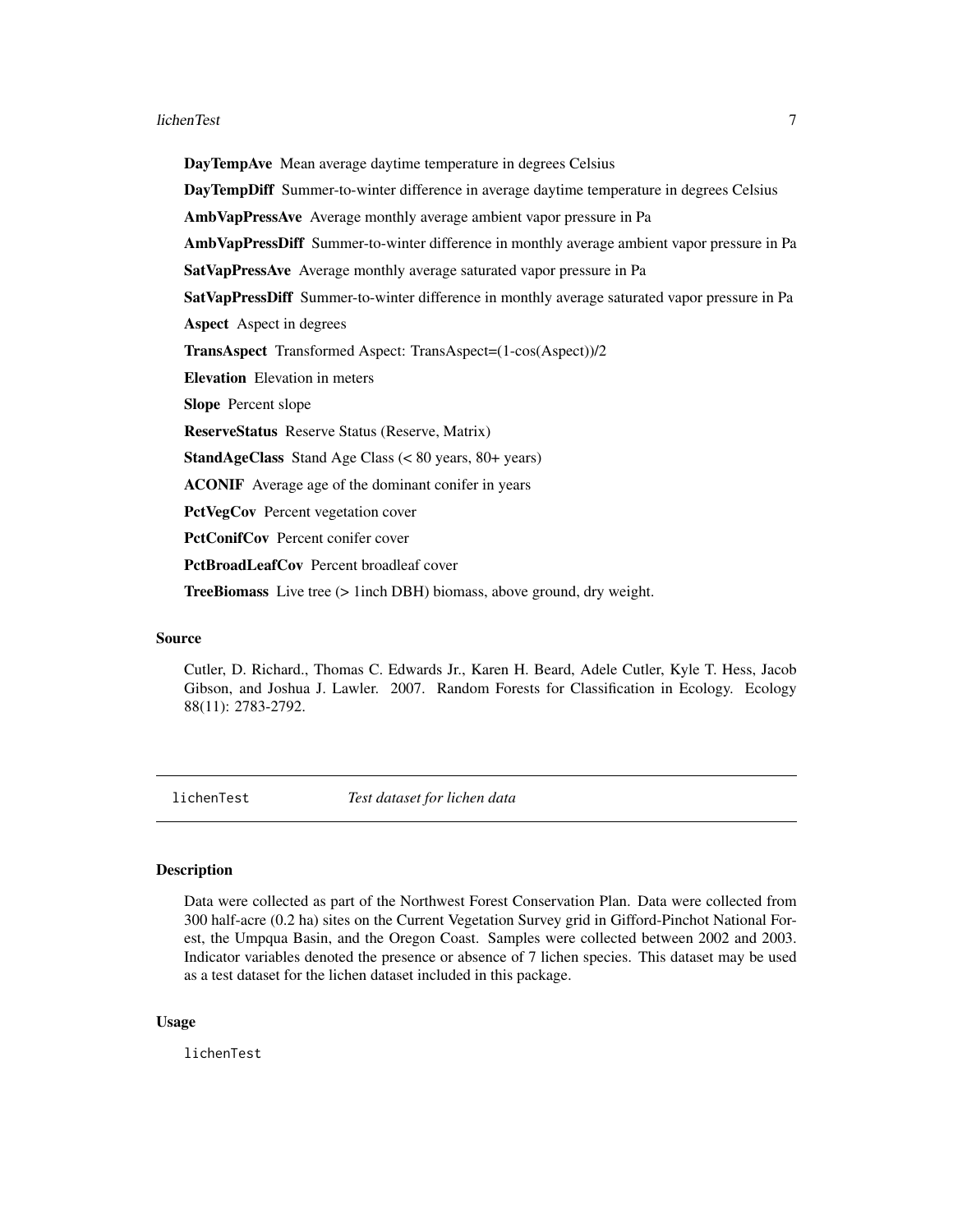#### Format

A data frame with 300 observations and 40 variables. One variable is a location identifier, 7 identify the presence or absence of the lichen species, and 32 are characteristics of the survey site where the data were collected.

As with the Lichen Air Quality data, the variables with the suffix Ave in the variable name are the average of 12 monthly variables. The variables with the suffix Diff are contrasts between the sum of the April-September monthly values and the sum of the October-December and January-March monthly values, divided by 12. Roughly speaking, these are summer-to-winter contrasts.

The variables are summarized as follows:

PlotNum Identifier of the section of forest from which the data were collected.

**LobaOreg** Lobaria oregana (Absent =  $0$ , Present =  $1$ )

**LobaPulm** Lobaria pulmonaria (Absent =  $0$ , Present =  $1$ )

**NephBell** Nephroma bellum (Absent  $= 0$ , Present  $= 1$ )

**NephHelv** Nephroma helveticum (Absent =  $0$ , Present =  $1$ )

**PseuAnom** Pseudocyphellaria anomala (Absent =  $0$ , Present =  $1$ )

**PseuAnth** Pseudocyphellaria anthraspis (Absent =  $0$ , Present =  $1$ )

**PseuCroc** Pseudocyphellaria crocata (Absent =  $0$ , Present =  $1$ )

EvapoTransAve Average monthly potential evapotranspiration in mm

EvapoTransDiff Summer-to-winter difference in monthly potential evapotranspiration in mm

MoistIndexAve Average monthly moisture index in cm

**MoistIndexDiff** Summer-to-winter difference in monthly monthly moisture index in cm

PrecipAve Average monthly precipitation in cm

PrecipDiff Summer-to-winter difference in monthly precipitation in cm

RelHumidAve Average monthly relative humidity in percent

RelHumidDiff Summer-to-winter difference in monthly relative humidity in percent

PotGlobRadAve Average monthly potential global radiation in kJ

PotGlobRadDiff Summer-to-winter difference in monthly potential global radiation in kJ

AveTempAve Average monthly average temperature in degrees Celsius

AveTempDiff Summer-to-winter difference in monthly average temperature in degrees Celsius

MaxTempAve Average monthly maximum temperature in degrees Celsius

MaxTempDiff Summer-to-winter difference in monthly maximum temperature in degrees Celsius

MinTempAve Average monthly minimum temperature in degrees Celsius

**MinTempDiff** Summer-to-winter difference in monthly minimum temperature in degrees Celsius

DayTempAve Mean average daytime temperature in degrees Celsius

DayTempDiff Summer-to-winter difference in average daytime temperature in degrees Celsius

AmbVapPressAve Average monthly average ambient vapor pressure in Pa

AmbVapPressDiff Summer-to-winter difference in monthly average ambient vapor pressure in Pa SatVapPressAve Average monthly average saturated vapor pressure in Pa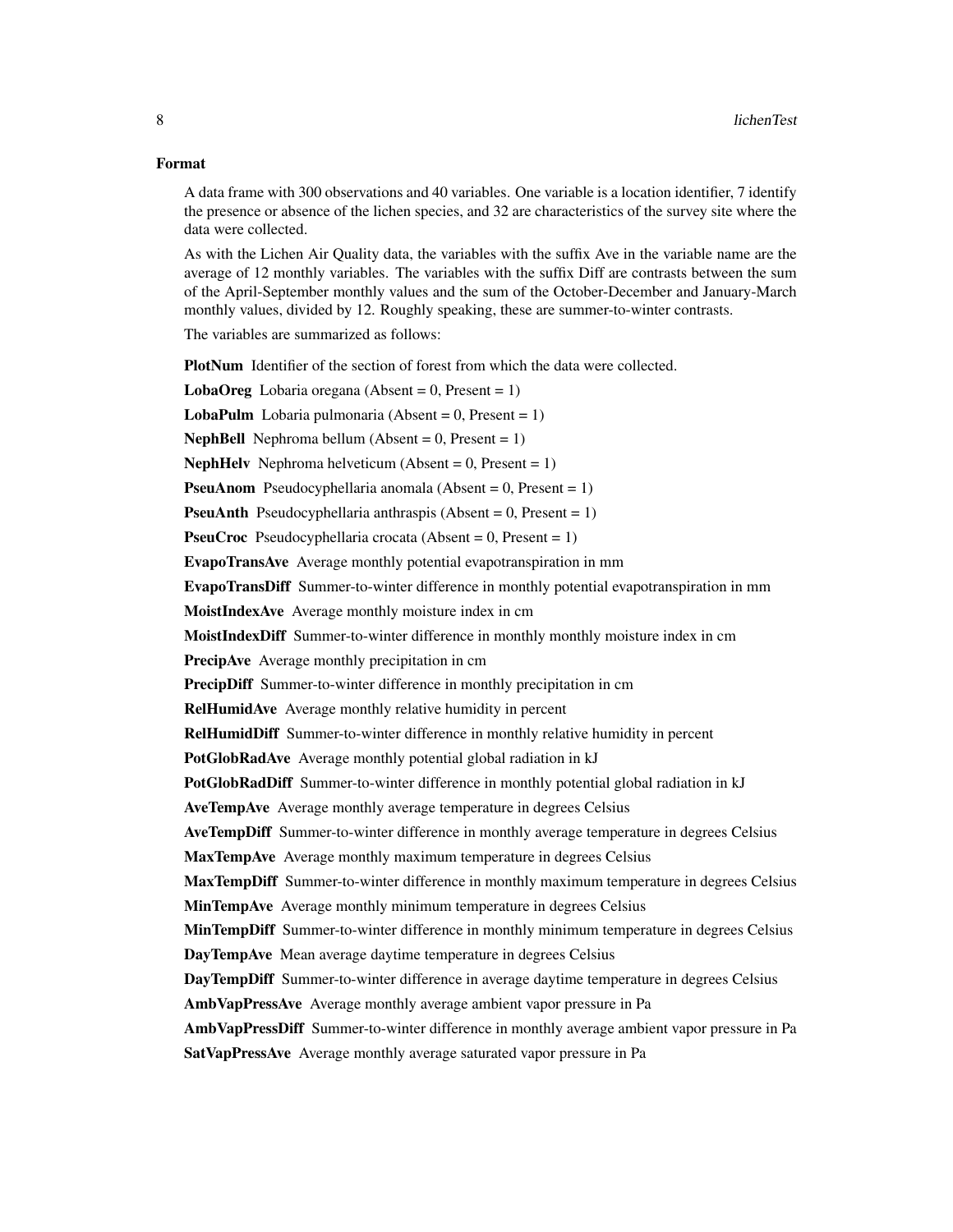#### <span id="page-8-0"></span>mullein **9**9

SatVapPressDiff Summer-to-winter difference in monthly average saturated vapor pressure in Pa

Aspect Aspect in degrees

TransAspect Transformed Aspect: TransAspect=(1-cos(Aspect))/2

Elevation Elevation in meters

Slope Percent slope

ReserveStatus Reserve Status (Reserve, Matrix)

StandAgeClass Stand Age Class (< 80 years, 80+ years)

ACONIF Average age of the dominant conifer in years

PctVegCov Percent vegetation cover

PctConifCov Percent conifer cover

PctBroadLeafCov Percent broadleaf cover

TreeBiomass Live tree (> 1inch DBH) biomass, above ground, dry weight.

#### Source

Cutler, D. Richard., Thomas C. Edwards Jr., Karen H. Beard, Adele Cutler, Kyle T. Hess, Jacob Gibson, and Joshua J. Lawler. 2007. Random Forests for Classification in Ecology. Ecology 88(11): 2783-2792.

mullein *Mullein data from Lava Beds National Monument*

#### Description

This dataset contains information about the presence and absence of common mullein (Verbascum thapsus) at Lava Beds National Monument. The park was digitally divided into 30m by 30m pixels. Park personnel provided data on 6,047 sites at which mullein was detected and treated between 2000 and 2005, and these data were augmented by 6,047 randomly selected pseudo-absences. For each 30m by 30m site there are data on elevation, aspect, slope, proximity to roads and trails, and interpolated bioclimatic variables such as minimum, maximum, and average temperature, precipitation, relative humidity, and evapotranspiration. The dataset called mulleinTest is a test dataset collected in Lava Beds National Monument in 2006 that can be used to verify evaluate predictive statistical procedures applied to the mullein dataset.

#### Usage

mullein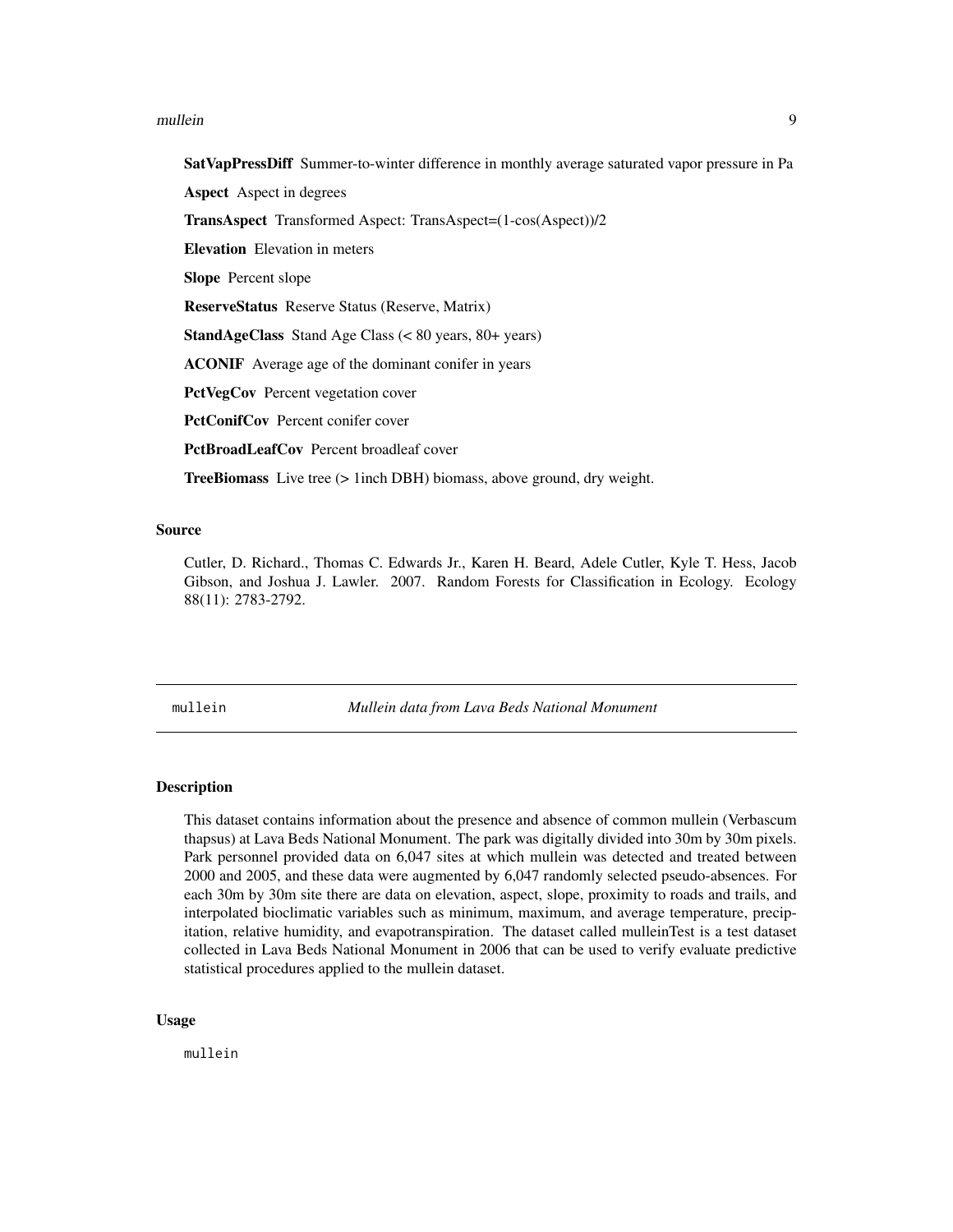#### Format

A data frame with 12,094 observations and 32 variables. One variable identifies the presence or absence of mullein in a 30m by 30m site and 31 variables are characteristics of the site where the data were collected.

In the original data there were 12 monthly values for each of the bioclimatic predictors. Principal components analyses suggested that for each of these predictors 2 principal components explained the vast majority (95.0% - 99.5%) of the total variability. Based on these analyses, indices were created for each set of bioclimatic predictors. The variables with the suffix Ave in the variable name are the average of 12 monthly variables. The variables with the suffix Diff are contrasts between the sum of the April-September monthly values and the sum of the October-December and January-March monthly values, divided by 12. Roughly speaking, these are summer-to-winter contrasts. The variables are summarized as follows:

**VerbThap** Presence or absence of Verbascum thapsus, common mullein, (Absent =  $0$ , Present =  $1$ )

DegreeDays Degree days in degrees Celsius

EvapoTransAve Average monthly potential evapotranspiration in mm

EvapoTransDiff Summer-to-winter difference in monthly potential evapotranspiration in mm

MoistIndAve Average monthly moisture index in cm

MoistIndDiff Summer-to-winter difference in monthly moisture index in cm

PrecipAve Average monthly precipitation in cm

PrecipDiff Summer-to-winter difference in monthly precipitation in cm

RelHumidAve Average monthly relative humidity in percent

RelHumidDiff Summer-to-winter difference in monthly relative humidity in percent

PotGlobRadAve Average monthly potential global radiation in kJ

PotGlobRadDiff Summer-to-winter difference in monthly potential global radiation in kJ

AveTempAve Average monthly average temperature in degrees Celsius

AveTempDiff Summer-to-winter difference in monthly average temperature in degrees Celsius

MinTempAve Average monthly minimum temperature in degrees Celsius

**MinTempDiff** Summer-to-winter difference in monthly minimum temperature in degrees Celsius

MaxTempAve Average monthly maximum temperature in degrees Celsius

**MaxTempDiff** Summer-to-winter difference in monthly maximum temperature in degrees Celsius DayTempAve Mean average daytime temperature in degrees Celsius

DayTempDiff Summer-to-winter difference in average daytime temperature in degrees Celsius AmbVapPressAve Average monthly average ambient vapor pressure in Pa

AmbVapPressDiff Summer-to-winter difference in monthly average ambient vapor pressure in Pa SatVapPressAve Average monthly average saturated vapor pressure in Pa

SatVapPressDiff Summer-to-winter difference in monthly average saturated vapor pressure in Pa VapPressDefAve Average monthly average vapor pressure deficit in Pa

VapPressDefDiff Summer-to-winter difference in monthly average vapor pressure deficit in Pa

Elevation Elevation in meters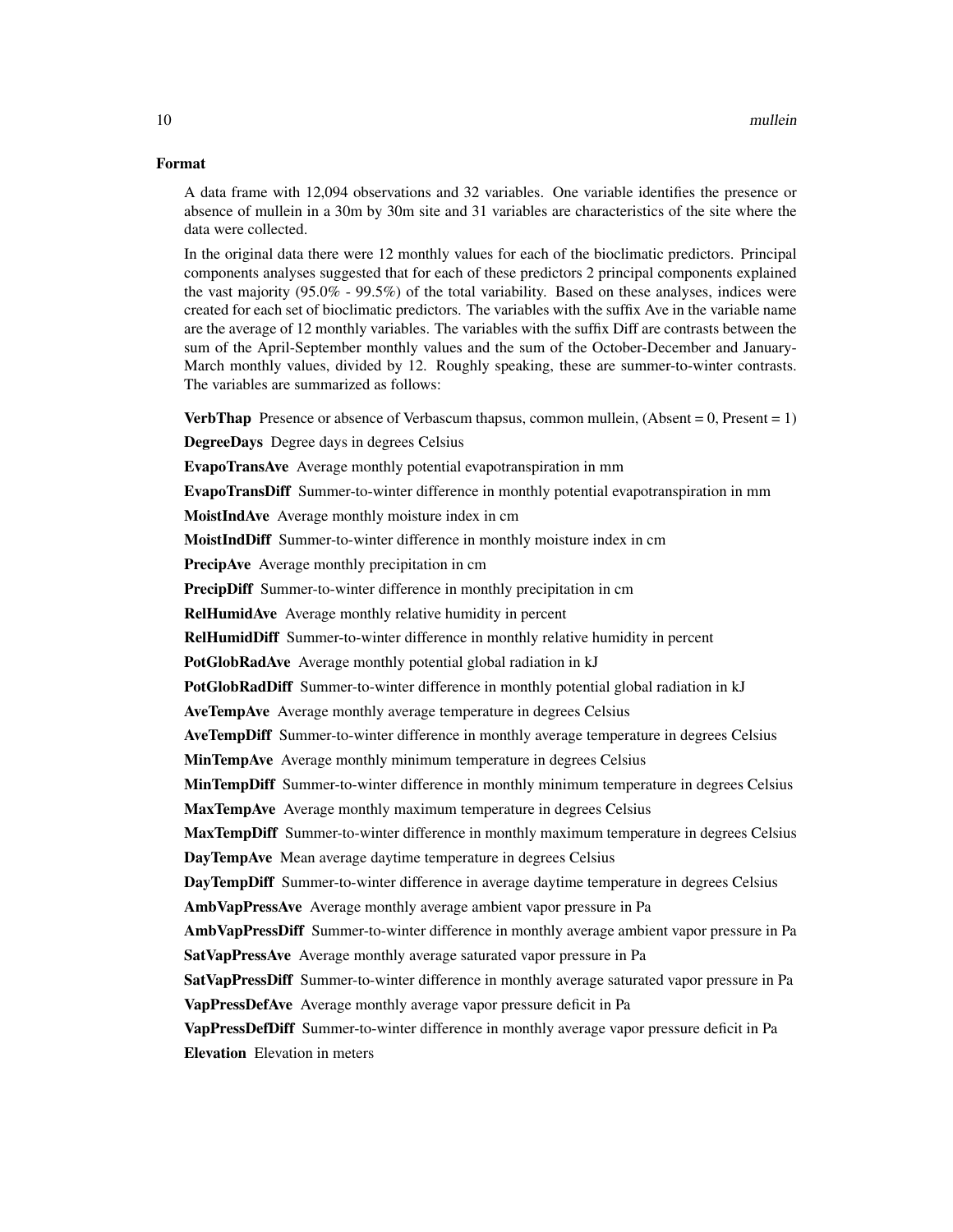#### <span id="page-10-0"></span>mulleinTest 11

Slope Percent slope TransAspect Transformed Aspect: TransAspect=(1-cos(Aspect))/2 DistRoad Distance to the nearest road in meters DistTrail Distance to the nearest trail in meters DistRoadTrail Distance to the nearest road or trail in meters

#### Source

Cutler, D. Richard., Thomas C. Edwards Jr., Karen H. Beard, Adele Cutler, Kyle T. Hess, Jacob Gibson, and Joshua J. Lawler. 2007. Random Forests for Classification in Ecology. Ecology 88(11): 2783-2792.

mulleinTest *Mullein data from Lava Beds National Monument - test dataset*

#### Description

This dataset contains information about the presence and absence of common mullein (Verbascum thapsus) at 1,512 randomly selected sites in Lava Beds National Monument. The data were collected in summer 2006. This dataset may be used to evaluate predictive statistical procedures that have been fit on the mullein dataset.

#### Usage

mulleinTest

#### Format

A data frame with 1512 observations and 32 variables. One variable identifies the presence or absence of mullein in a 30m by 30m site and 31 variables are characteristics of the site where the data were collected.

In the original data there were 12 monthly values for each of the bioclimatic predictors. Principal components analyses suggested that for each of these predictors 2 principal components explained the vast majority (95.0%-99.5%) of the total variability. Based on these analyses, indices were created for each set of bioclimatic predictors. The variables with the suffix Ave in the variable name are the average of 12 monthly variables. The variables with the suffix Diff are contrasts between the sum of the April-September monthly values and the sum of the October-December and January-March monthly values, divided by 12. Roughly speaking, these are summer-to-winter contrasts.

The variables are summarized as follows:

**VerbThap** Presence or absence of Verbascum thapsus, common mullein,  $(Absent = 0, Present = 1)$ 

DegreeDays Degree days in degrees Celsius

EvapoTransAve Average monthly potential evapotranspiration in mm

EvapoTransDiff Summer-to-winter difference in monthly potential evapotranspiration in mm

MoistIndAve Average monthly moisture index in cm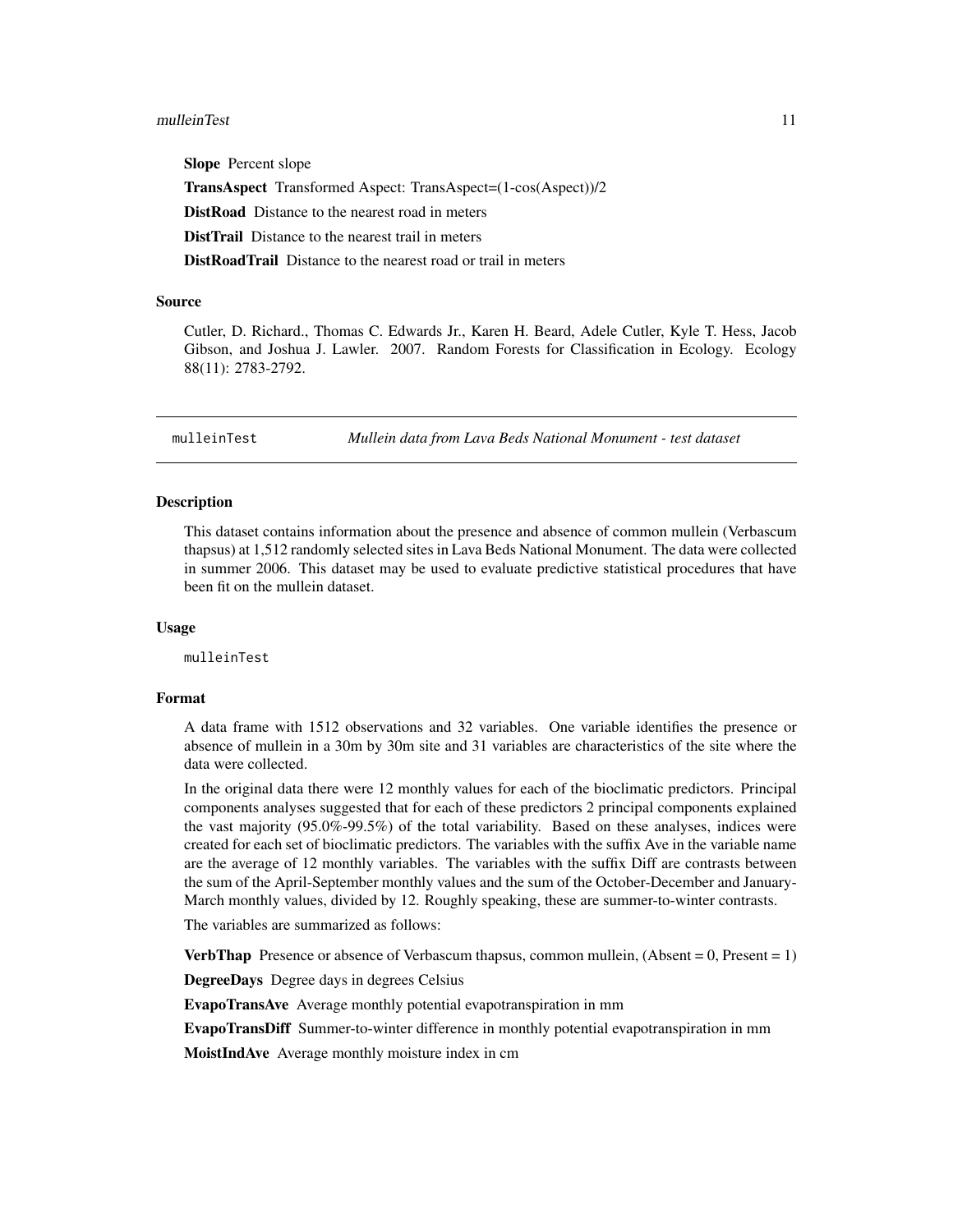MoistIndDiff Summer-to-winter difference in monthly moisture index in cm PrecipAve Average monthly precipitation in cm PrecipDiff Summer-to-winter difference in monthly precipitation in cm RelHumidAve Average monthly relative humidity in percent RelHumidDiff Summer-to-winter difference in monthly relative humidity in percent PotGlobRadAve Average monthly potential global radiation in kJ PotGlobRadDiff Summer-to-winter difference in monthly potential global radiation in kJ AveTempAve Average monthly average temperature in degrees Celsius AveTempDiff Summer-to-winter difference in monthly average temperature in degrees Celsius MinTempAve Average monthly minimum temperature in degrees Celsius **MinTempDiff** Summer-to-winter difference in monthly minimum temperature in degrees Celsius MaxTempAve Average monthly maximum temperature in degrees Celsius MaxTempDiff Summer-to-winter difference in monthly maximum temperature in degrees Celsius DayTempAve Mean average daytime temperature in degrees Celsius DayTempDiff Summer-to-winter difference in average daytime temperature in degrees Celsius AmbVapPressAve Average monthly average ambient vapor pressure in Pa AmbVapPressDiff Summer-to-winter difference in monthly average ambient vapor pressure in Pa SatVapPressAve Average monthly average saturated vapor pressure in Pa SatVapPressDiff Summer-to-winter difference in monthly average saturated vapor pressure in Pa VapPressDefAve Average monthly average vapor pressure deficit in Pa VapPressDefDiff Summer-to-winter difference in monthly average vapor pressure deficit in Pa Elevation Elevation in meters Slope Percent slope TransAspect Transformed Aspect: TransAspect=(1-cos(Aspect))/2 DistRoad Distance to the nearest road in meters DistTrail Distance to the nearest trail in meters DistRoadTrail Distance to the nearest road or trail in meters

#### Source

Cutler, D. Richard., Thomas C. Edwards Jr., Karen H. Beard, Adele Cutler, Kyle T. Hess, Jacob Gibson, and Joshua J. Lawler. 2007. Random Forests for Classification in Ecology. Ecology 88(11): 2783-2792.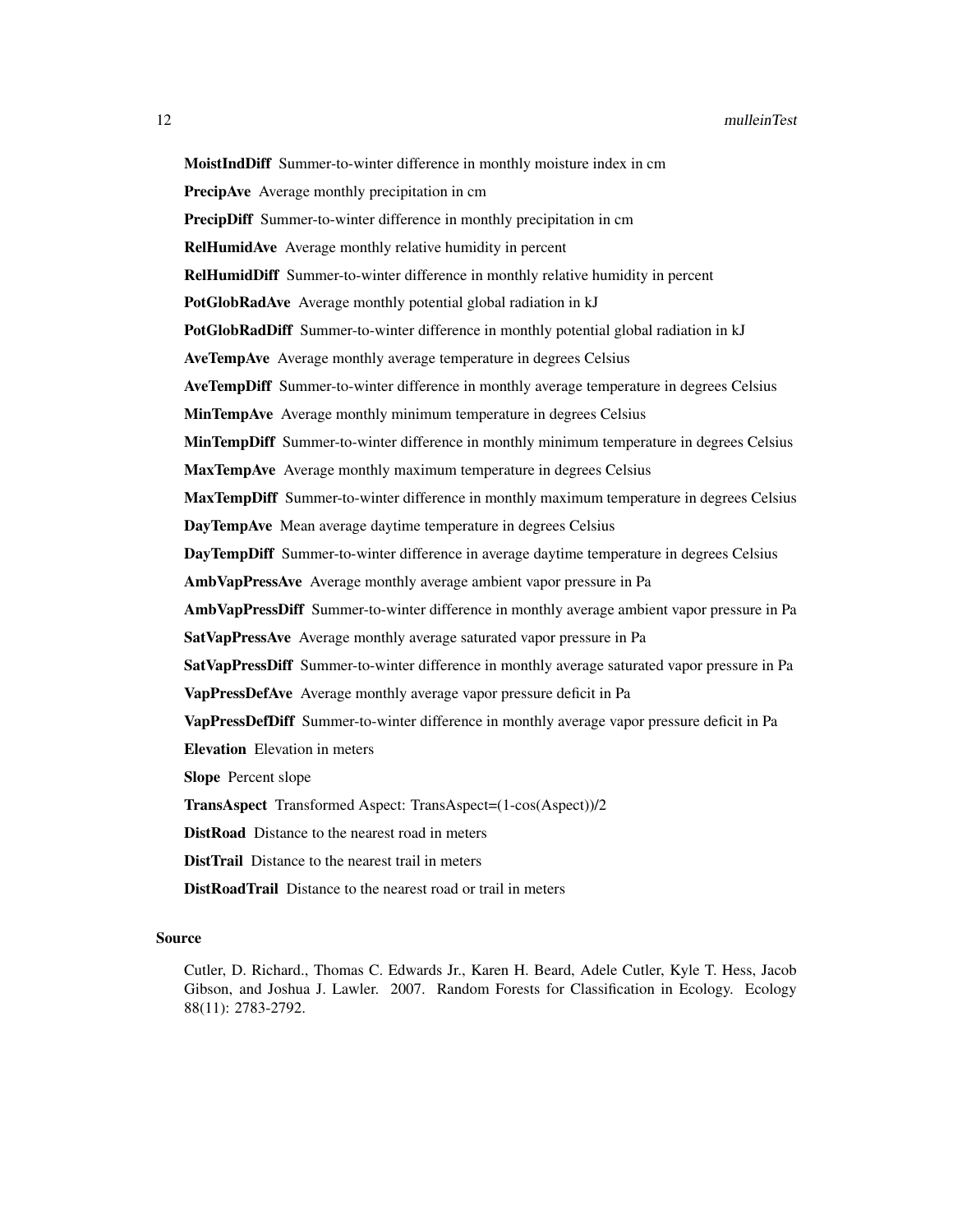<span id="page-12-0"></span>

#### Description

predict.eztune Computes predictions for a validation dataset.

#### Usage

```
## S3 method for class 'eztune'
predict(object, newdata, ...)
```
#### Arguments

| object                  | An object of class "eztune".                                    |
|-------------------------|-----------------------------------------------------------------|
| newdata                 | Matrix or data frame containing the test or validation dataset. |
| $\cdot$ $\cdot$ $\cdot$ | Additional parameters to pass to predict.                       |

#### Value

Function returns a vector of predictions if the response is continuous. If the response is binary, a data.frame with the predicted response and the probabilities of each response type is returned.

#### Examples

```
library(EZtune)
data(lichen)
data(lichenTest)
y \leftarrow lichen[, 2]
x \le - lichen[, 9:41]
# Optimize an SVM classification model using the default settings
mod1 <- eztune(x, y)# Obtain predictions using the lichenTest dataset and compute classification
# error
pred <- predict(mod1, lichenTest)
mean(pred$predictions == as.factor(lichenTest$LobaOreg))
# Optimize an SVM regression model using the default settings
library(mlbench)
library(dplyr)
library(yardstick)
data(BostonHousing2)
bh <- mutate(BostonHousing2, lcrim = log(crim)) %>%
  select(-town, -medv, -crim)
x \le -b h[, c(1:3, 5:17)]y \le bh[, 4]
```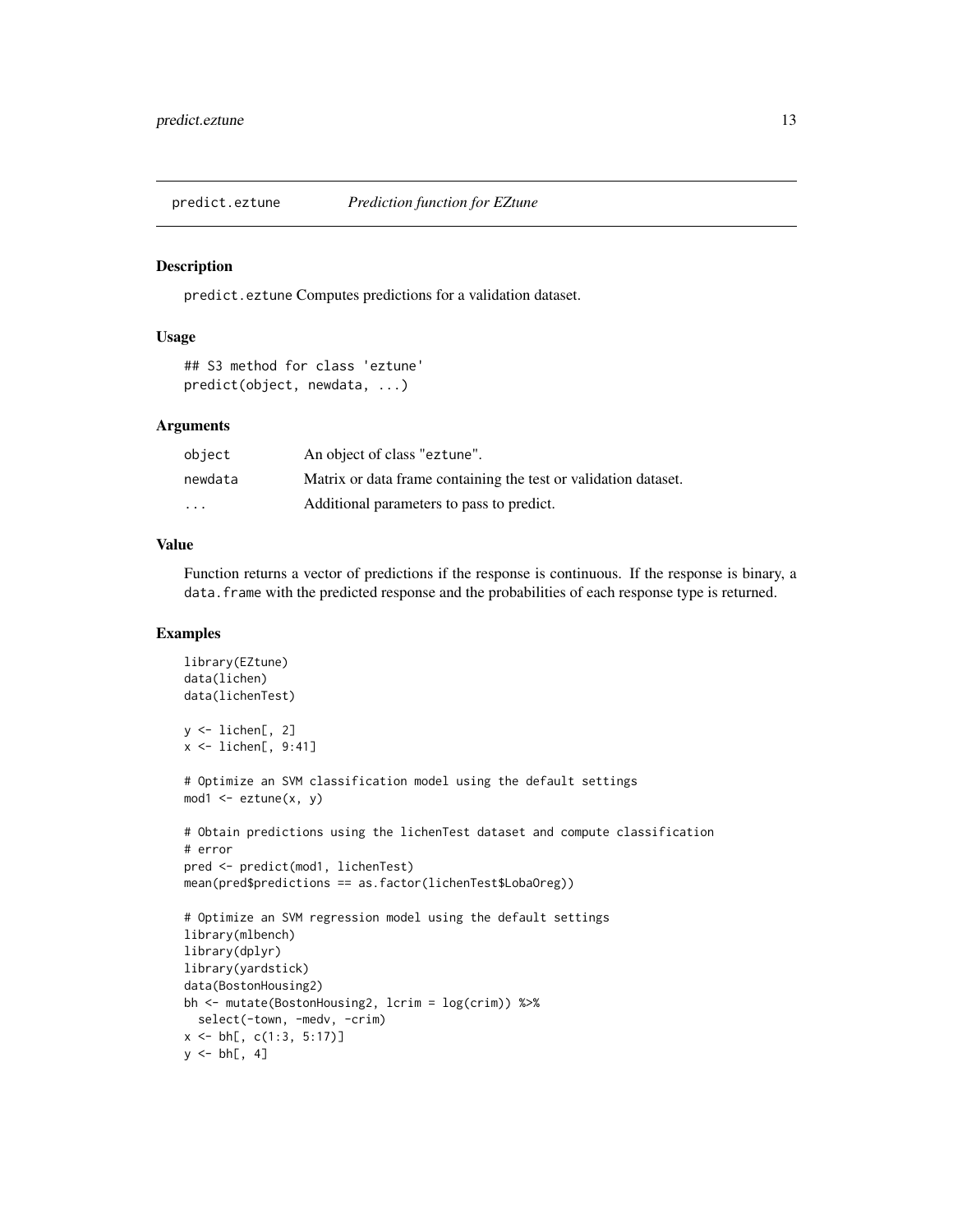#### 14 predict.eztune

```
mod2 \leq -extune(x, y)# Obtain predictions from the original data and compute the rmse
pred <- predict(mod2, x)
rmse_vec(pred, y)
```